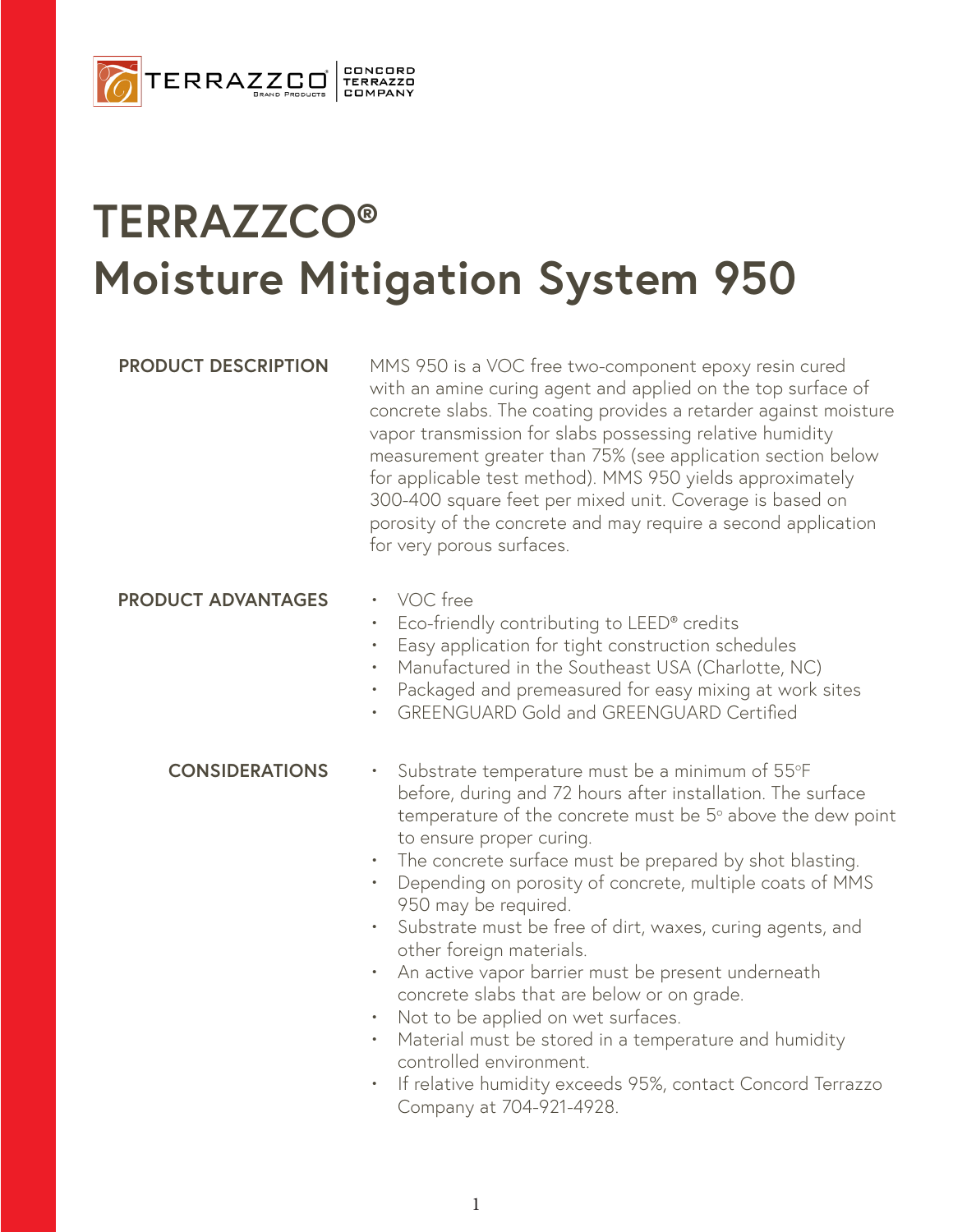- MMS 950 is used to mitigate moisture vapor transmission through concrete slabs having greater than 75% relative humidity when tested according to ASTM F2170. See application section below for more information. **TYPICAL USES**
- **APPLICATION** Do not apply to wet surfaces (no visible water).

Surface Preparation: All work should be performed by trained or experienced contractors or maintenance personnel. Concrete surface and air temperature must be a minimum of 55°F during installation and cure. Concrete surface temperature must be 5° above the dew point to ensure proper curing. Concrete slab must be tested for relative humidity according to ASTM F2170 (Relative Humidity in Concrete Floor Slab using in Situ Probes). Measurements must be made using Wagner Electronics Rapid RH® 4.0 Smart Sensor and Rapid RH® Easy Reader. Consult installer for job specific slab conditions prior to installing TERRAZZCO® epoxy flooring system. Concrete surface must be free of dirt, waxes, curing agents, and any other foreign materials. Concrete surface should be prepared by shot blasting and any repairs to the concrete must be made prior to applying this product. Through the application process, the temperature of the concrete should be 55°F to 90°F.

# **TECHNICAL DATA**

| <b>WORKING DATA</b> |                  |
|---------------------|------------------|
| Working (Pot) Life  | 30 minutes       |
| Re-Coat Time        | 5-6 hours @ 75°F |
| Full Cure time      | 7 days           |

### **MATERIALS NEEDED**

• Hand mixing drill with jiffy blade.

- Plastic measuring cups capable of measuring at least 1.25 L (0.7 gal.) purchased at local hardware stores.
- Potable water
- Roller, squeegee or brush.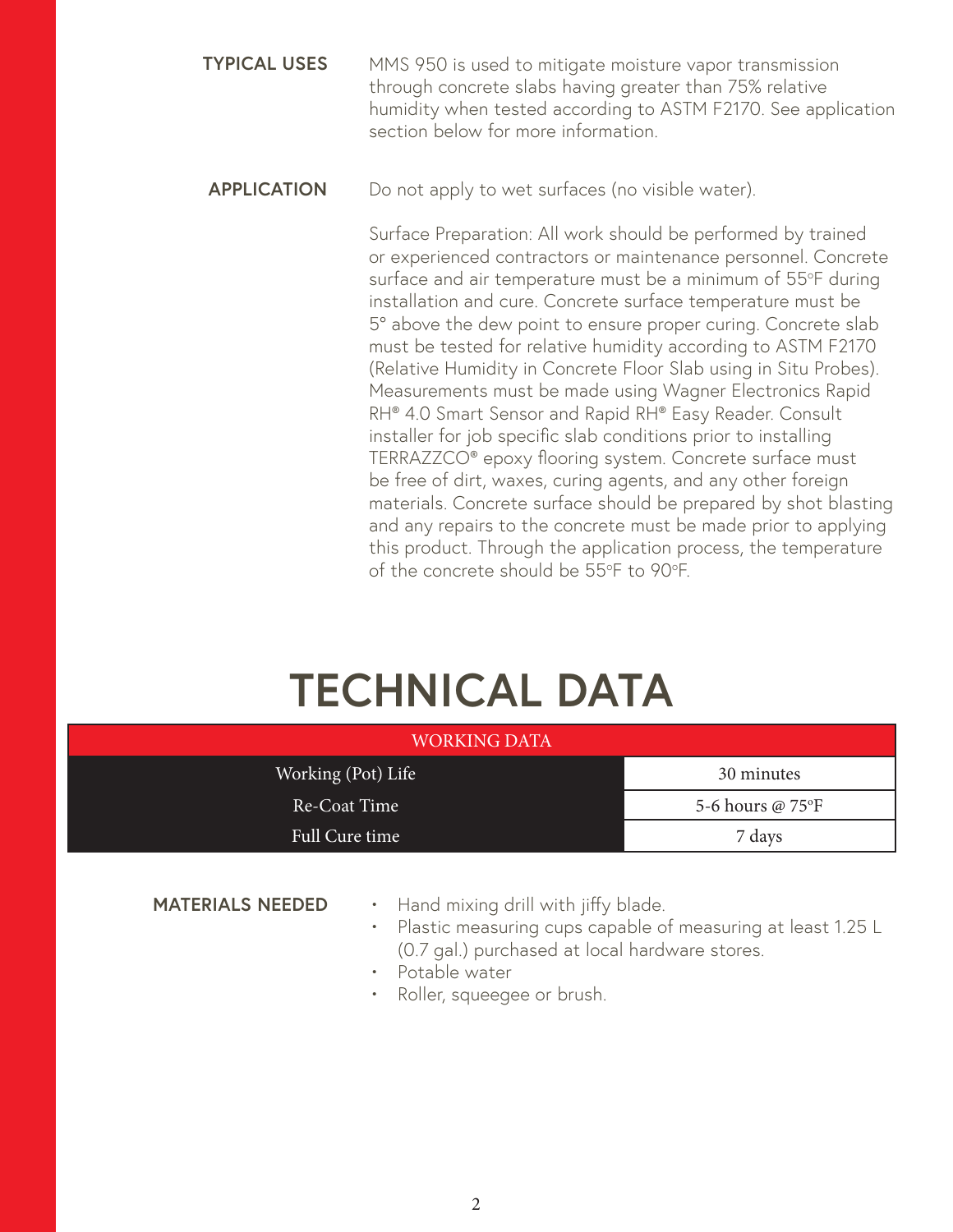### **MIXING & APPLICATION**

- 1. Pour the pre-measured MMS 950 hardener part B into premeasured MMS 950 part A and mix throughly for two to three minutes using a drill equipped with a jiffy blade.
- 2. Add the 1.25 L (0.33 gal) water and mix for two minutes.
- 3. Add the 1.25 L (0.33 gal) water and mix for two minutes.
- 4. Add the 1.25 L (0.33 gal) water and mix for two minutes.
- 5. Add the 1.25 L (0.33 gal) water and mix for two minutes.
- 6. Once the mixture has been thoroughly mixed, the product may be applied by roller, squeegee or brush. Apply evenly with no puddles, making sure of uniform coverage. Coverage will vary depending upon porosity of the substrate. Multiple coats may be necessary for very porous surfaces. Allow to cure for 5-6 hours.
- Thoroughly wash mixing and application equipment immediately after use with water. **CLEAN UP**
	- Refer to the SDS sheet before using. All applicable federal, state, and local guidelines must be followed as well as any plant safety protocols during the handling, installation and curing of these materials. **SAFETY**
- Materials should be stored in a temperature and humidity controlled environment and out of direct sun light. The part B hardener is susceptible to freezing. Keep resins and hardeners separated from each other until ready for use. Materials should be kept away from sources of ignition. Materials have a one year shelf life when stored at temperatures of 55°F - 90°F and in their original container. **MATERIAL STORAGE**
	- MMS 950 is packaged for convenient mixing at the work site. Part A resin is premeasured in 3.5 gal. pail Part B hardener is premeasured in a 1 gal. can. **PACKAGING**
	- TERRAZZCO™ Moisture Mitigation System 950 is GREENGUARD and GREENGUARD Gold certified tested and proven by thirdparty organizations to have low-VOC emissions. GREENGUARD Certification identifies products that meet indoor air quality guidelines and standards, and is a valuable tool for architects, product specifiers, and designers that want to locate, specify and purchase low-emitting products for indoor environments. **GREENGUARD CERTIFICATION**